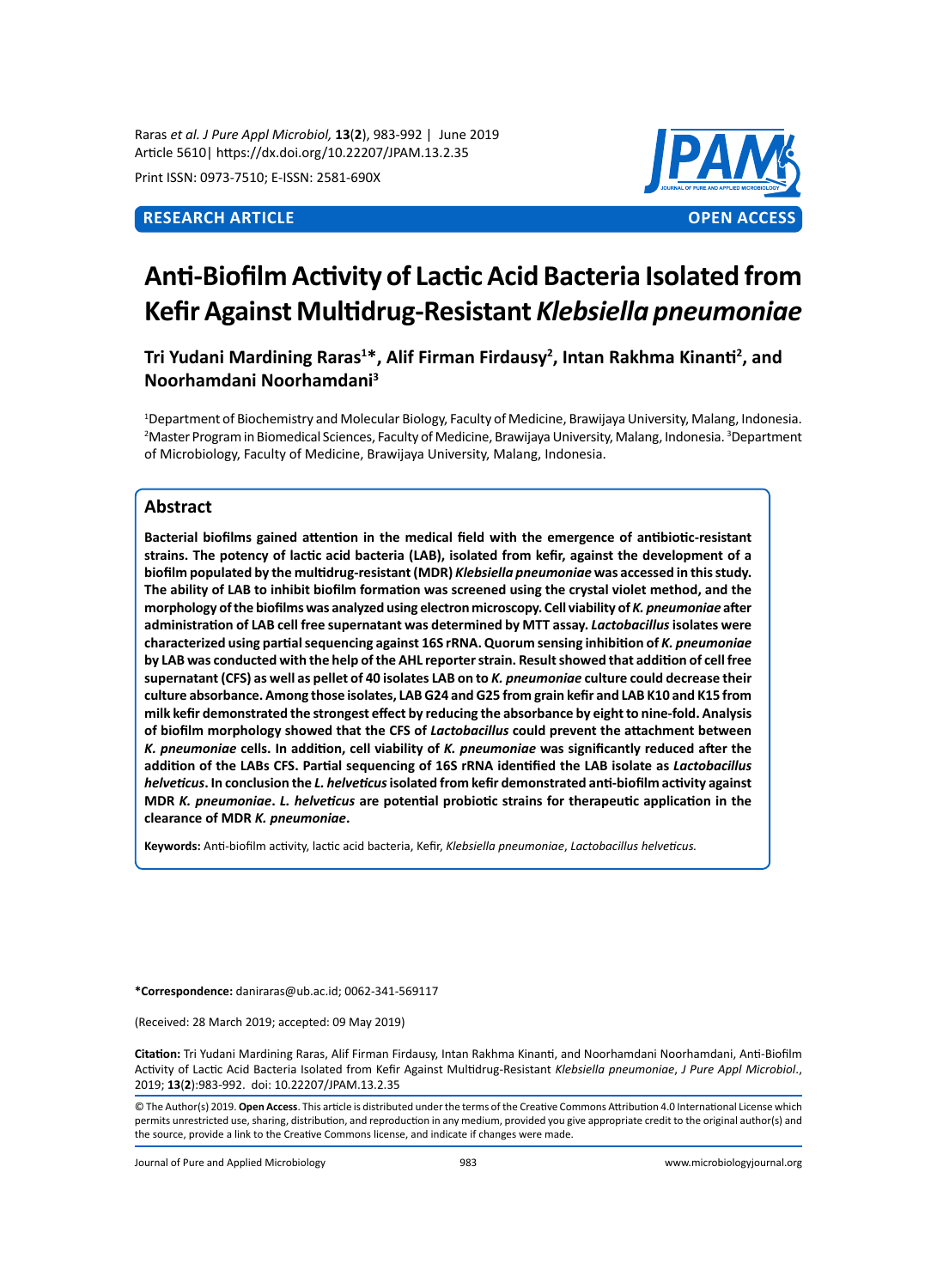#### **INTRODUCTION**

*Klebsiella pneumoniae* is one of the main causes of infectious diseases such as urinary tract infections (UTI), pneumonia, intra-abdominal infections, blood flow infections (BSI), meningitis, and pyogenic liver abscess (PLA)<sup>1</sup>. Infection with *K. pneumoniae* is becoming increasingly complicated because of multidrug-resistant (MDR) *K. pneumoniae*, hence, raising a serious therapeutic challenge. Bacterial biofilms have been studied by clinicians in the context of the emergence of antibiotic-resistant strains<sup>2</sup>. K. *pneumoniae* is a gram-negative bacteria that has been extensively studied in biofilm production<sup>3</sup>. Compared to their planktonic forms, the adherent bacteria in biofilms are more recalcitrant to antimicrobial agents such as antibiotics, leading to new problems of antibiotic resistance and more aggressive clinical progression<sup>4</sup>.

Many bacteria utilize quorum sensing (QS) to produce biofilms and virulence factors during pathogenesis. QS is an intercellular communication system involving a number of auto-inducer (AI) proteins that act via a ligandreceptor mechanism. Acylated homoserine lactone (AHL) is an AI that plays a role in *K. pneumoniae* biofilm formation. When the levels of AHL increase above a certain threshold, it triggers the signal transduction pathway leading to biofilm formation<sup>5</sup>. Therefore, inhibition of the QS network is an attractive approach to control bacterial infection.

Biofilm induced resistance to antibiotics compels new measures for managing the infections caused by these biofilms<sup>6</sup>. Several studies have screened beneficial bacteria for the natural competitors of pathogenic bacteria in order to prevent colonization or biofilm formation by the latter. *Lactobacilli* have been extensively studied in this regard because of their remarkable ability to inhibit the growth of pathogenic bacteria by producing bactericidal compounds such as lactic acid as a metabolic by-product, which also includes hydrogen peroxide, diacetyl, and bacteriocin<sup>7,8</sup>. *Lactobacillus acidophilus* and *Lactobacillus fermentum* produce antimicrobial compounds that not only inhibit bacterial growth but also inhibit biofilm formation of *K. pneumoniae*<sup>9</sup> . In addition, whole cell cultures and supernatants isolated from milk fermentation products of *L. fermentum*

showed inhibitory activity on *K. pneumoniae* biofilm formation<sup>10</sup>. However, only limited studies have been performed to assess the potential of *Lactobacillus* and its compounds as natural antimicrobial agents being used to overcome the problem of antibiotic resistance in *K. pneumoniae* infections.

The aim of the present study was to assess the ability of lactic acid bacteria (LAB) isolated from goat milk kefir and kefir grains to inhibit biofilm formation of the MDR *K. pneumoniae*. The *Klebsiella* strain was isolated from a patient with severe pneumonia and was used to test the effect of LAB supernatant and pellet on biofilm development on the isolated bacteria.

# **MATERIALS AND METHODS Bacterial strains**

The bacteria *Klebsiella pneumoniae* was provided by the Department of Microbiology, Faculty of Medicine, Brawijaya University. They were isolated from a patient with severe pneumonia, and susceptibility test against several antibiotics using Vitek@2Compact (BioMיrieux, France) indicated that the *K. pneumoniae* was resistant to ciprofloxacin and trimethoprim/sulfame-thoxazole, cefazolin, ceftazidime, ceftriaxone, cefepime, and aztreonam. *Lactobacillus* strains were isolated from goat milk kefir that was purchased from a small dairy in Malang, Indonesia. One gram of kefir grains as well as kefir was homogenized in 9 mL sterile H<sub>2</sub>O, and serially diluted from  $10^{-1}$  to  $10^{-4}$ . Of each dilution, 100µL was spread on de Man Rogosa and Sharpe (MRS) agar (Merck Millipore) and anaerobically incubated at 37°C for 48  $h^{11}$ . The colonies were counted, and each colony was streaked on MRS medium. Individual colonies were inoculated into milk yeast extract (MYE) broth (10% skim milk, 15% glucose, 0.5% yeast extract; HiMedia) with 5% glycerol, and the stocks were stored at –20°C. **Biofilm assay**

Lactic acid bacteria that have been successfully grown from whole kefir as well as kefir grain were sub-cultured in 15 ml tubes containing 5 ml of MRS broth and incubated for 16 hours at 37°C. After incubation, LAB cultures were centrifuged at 12,000 rpm for 15 min, and the cell free supernatants (CFS) and pellets were separated. *K. pneumoniae* isolates were sub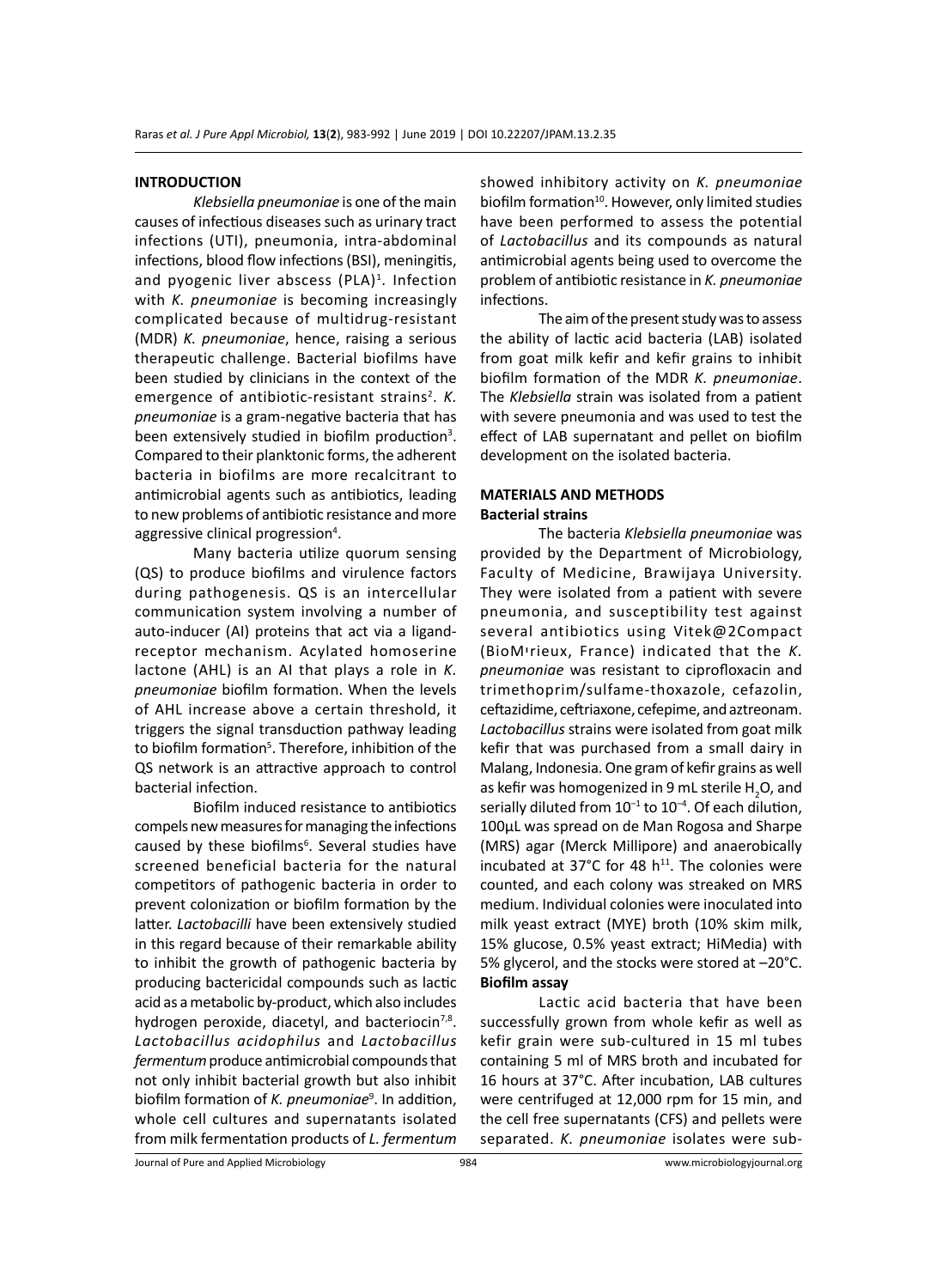cultured in Luria Bertani (LB) broth and incubated at 37°C for 18 h. Next day, after ascertaining confluency at  $OD_{600}$  40.5, 200 $\mu$ L of the culture was dispensed per well in a 48-well plate (Corning-Costar®). This was followed by the addition of 200µL LAB CFS or pellet (diluted with MRS medium), or MRS medium as the negative control*.*  The plates were incubated for 6 h at  $37^{\circ}C^{11}$ .

Biofilm inhibition was tested using crystal violet $11$ . The cultures were discarded, and the plates were washed thrice by submerging in water. To each well, 125µL of 0.1% crystal violet solution (Bioworld®) was added and incubated for 15 min at room temperature (RT). The staining solution was discarded, and the plate was washed thrice with sterile water to remove the excess stain. The resulting biofilms were diluted with 125µL 30% acetic acid per well, and after incubation for 15 min at RT, the OD of the supernatant was measured at 570nm using ELISA reader (iMark™ Microplate Absorbance Reader, BioRad). Biofilm formation (and inhibition) was quantified after removing the planktonic cells on the basis of OD<sub>570</sub> values: the isolates with OD<sub>570</sub> < 0.120 were considered as weak biofilm producers, those with  $OD_{570}$  0.120–0.240 had biofilm formation ability, and isolates with OD $_{570}$  > 0.240 were classified as potent biofilm producers<sup>12</sup>. The supernatants and pellets from two LAB isolates resulted in the lowest  $OD_{570}$  values, indicating best inhibitory effects, and were chosen for further analysis. Each sample was analyzed in triplicate.

# **MTT assay of** *Lactobacillus* **cell-free supernatant against** *K. pneumoniae*

The four LAB isolates with the lowest OD i.e. K10 and K15 (from milk kefir) and G24 and G25 (from kefir grain) were each sub-cultured in 1 mL MRS broth and incubated anaerobically for 16 h at 37°C. The cultures were centrifuged at 12,000 rpm for 15 min and the CFS and pellets were separated. The *K. pneumoniae* were sub-cultured in LB medium at 37°C for 18 h. After reaching confluence (OD $_{600}$  0.5), 100 $\mu$ L of each culture was dispensed per well in a 96-well plate (Corning-Costar®), followed by addition of 100µL LAB CFS or pellet, or MRS medium (negative control)*.* The co-cultures were incubated at 37°C for 6 h.

The antibacterial activity of LAB CFS on *K. pneumoniae* was determined using the MTT

assay<sup>13</sup>. Briefly, 5µL MTT solution (Cell Quanti-MTT<sup>™</sup> Cell Viability Assay Kit) was added to each well followed by 1 h incubation at 37°C away from light. The cultures were discarded, and the wells were washed with 250µL PBS each. To each well, 100µL dimethyl sulfoxide (DMSO; Merck) was added and incubated for 10 min at 37°C away from light followed by 10 min agitation. The OD of the supernatants was measured at 570 nm using an ELISA reader. The procedure was repeated three times for each sample.  $OD_{570}$  values were converted to percentage of cell viability (% viability) relative to the control group by using the following equation:

% activity =  $(Abs_{\text{sample}}/Abs_{\text{control}}) \times 100$ , where Abs  $_{sample}$  refers to sample treated with LAB CFS, and Abs<sub>control</sub> refers to the untreated control. High OD<sub>570</sub> indicated high cell viability<sup>14</sup>. **Microscopic determination of biofilm inhibition using scanning electron microscopy (SEM)**

Biofilm formation on the surface of plastic coverslips (diameter 13 mm) (Thermanox®) was monitored as per the manufacturer's instructions. Briefly, a coverslip was placed inside each well of a 24-well plate containing 200µL *K. pneumoniae* in LB broth and 200µL LAB CFS or pellet from soluble MRS and incubated for 6 h. The culture media was removed, and the wells were washed several times with water. The coverslips were air dried and placed onto larger (22 x 22 mm) glass coverslips for imaging using FEI Verios 460 scanning electron microscope (FEI, Oregon, USA).

# **Identification of** *Lactobacillus*

The LAB isolates were first identified based on colony morphology, physiology, and biochemical reactions as per the criteria of Bergey's Manual of Systematic Bacteriology. *Lactobacillus* was characterized by cell morphology, Gram reaction, catalase and oxidase activity, sporulation, and cell motility. The final 4 LAB isolates with potent anti-biofilm activity were identified to the species level by using 16S ribosomal RNA gene sequencing. Total genomic DNA was isolated from 5 mL overnight cultures grown in MRS broth at 37°C using spin column method according to manufacturer's instructions (PureLink® Genomic DNA, Life Technologies Corp., Carlsbad, USA). Targeted genes of each isolate were amplified using Lac16f (5' -AGAGGTTTGATCCTGGCTCAG-3')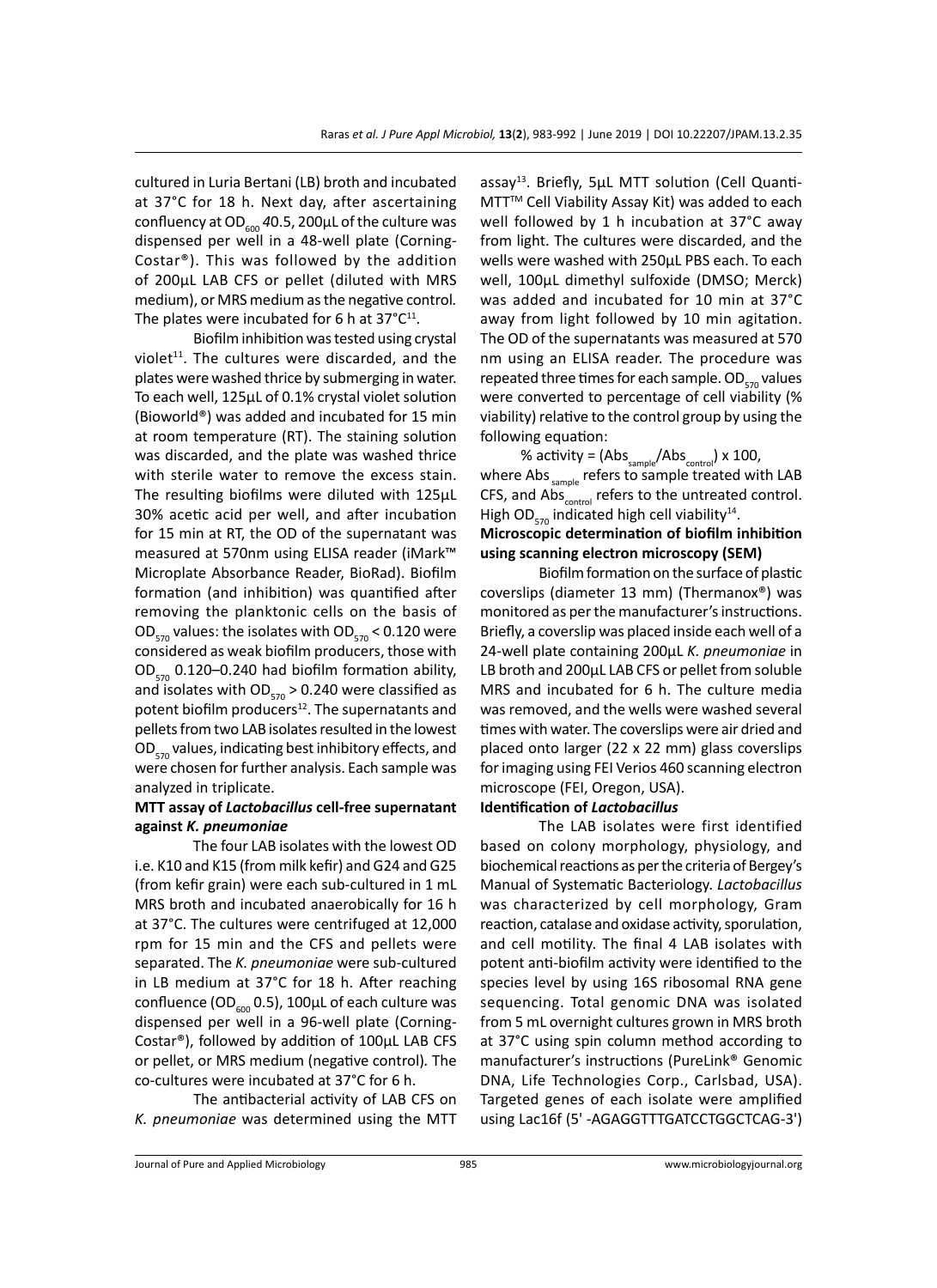and Lac16r (5' -CTACGGCTACCTTGTTACGA-3') primers<sup>15</sup>. A 50<sub>µ</sub>L PCR reaction mix was prepared for each sample containing 25µL 2X AmpMaster®Taq (GeneAll Biotechnology, Songpa-gu, Korea), 100 ng template DNA, and 10 pmol/ $\mu$ L of each primer. The PCR conditions were as follows: initial denaturation at 95°C for 2 min, followed by 35 cycles of 2 min denaturation at 95°C, 20s annealing at 49°C and 1 min extension at 72°C, and a final extension at 72°C for 5 min. The PCR products were visualized with DNA gel electrophoresis Mini-Sub® Cell GT Systems (Bio-Rad Laboratories, Singapore), and DNA fragments corresponding to the correct length of 16S rRNA were purified using Gel/PCR DNA Fragments Extraction Kit® (Geneaid Biotech, Taiwan). The purified products were sent for sequencing to Macrogen Corporation (Seoul, South Korea). The nucleotide sequences of the 16S rRNA gene were reconstructed using Unipro UGENE software version 1.24.0, and the identities of the isolates were determined on the basis of the highest BLAST score (http://www.ncbi.nlm.nih.gov. blast) against the GenBank DNA database (www. ncbi.nlm. nih.gov/Genbank/).

### **QS assay via inactivation of AHL by LAB**

To determine whether the inhibitory effect of LAB on *K. pneumoniae* biofilm formation was related to the inactivation of AHL-mediated QS, AHL inactivation was qualitatively assessed with the help of a biosensor agent, *Agrobacterium tumefaciens* NT1 (*tra*::*lac*Z749) (ATCC®)16 (kindly provided by Dr. Ating, Faculty of Fishery, UB). The reporter strain was grown in LB medium supplemented with 25µg/mL gentamicin at 28°C until it reached an OD $_{600}$  1.5. LAB isolates were inoculated in MRS broth medium and incubated overnight at 28°C under microaerophilic conditions. The cultures were centrifuged for 5 min at 13000 rpm, and then 50µL supernatant was dispensed into each well of a 96-well plate containing 50µL of 10µM 3OC8HSL per well (Sigma-Aldrich). The plates were incubated at 28°C for 5 h.

Minimal agar medium plates supplemented with 50µg/mL X-gal were prepared, and the agar was cut into 6 separate bars 1-cm wide using a sterile scalpel by removing 2-3mm strips between the bars. Starting from one end of each bar, 5µL of the LAB CFS and 3OC8HSL mix were spotted along its length, followed by 0.5µL drops of the *A. tumefaciens* culture; MRS broth medium and 3OC8HSL without LAB served as negative control. The plates were tightly sealed using plastic wrap and incubated for 24 h at 28°C. The biosensor spots turned to blue in the presence of detectable AHL signal.

# **Statistical analysis**

One-way ANOVA was used to evaluate the effect of the CFS and pellet of LAB on *in vitro*  biofilm inhibition test and viability test (optical density). Following ANOVAs, Tukey's test was used for multiple pairwise comparisons among treatment levels. Significance level was set at P<0.05 for all comparisons. All statistical analyses were performed using SPSS version 16.

| Antimicrobial              | <b>MIC</b> | Interpretation | Antimicrobial                | <b>MIC</b>  | Interpretation |
|----------------------------|------------|----------------|------------------------------|-------------|----------------|
| <b>ESBL</b>                | <b>POS</b> | $\ddot{}$      | Ertapenem                    | $\leq 0.5$  | S              |
| Ampicillin                 | $\geq$ 32  | R              | Meropenem                    | $\leq$ 0.25 | S              |
| Ampicillin/Sulbactam       | $\geq$ 32  | R              | Amikacin                     | $\leq$ 2    | S              |
| Piperacillin/Tazobactam    | 8          | S              | Gentamicin                   | $\leq1$     | S              |
| Cefazolin                  | $\geq 64$  | R              | Ciprofloxacin                | $\geq 4$    | R              |
| Ceftazidime                | 16         | R              | Tigecycline                  | 1           | S              |
| Ceftriaxone                | $\geq 64$  | R              | Nitrofurantoin               | 64          | S              |
| Cefepime                   | $\geq 64$  | R              | Trimethoprim/Sulfametoxazole | $≤20$       | R              |
| Aztreonam                  | 32         | R              |                              |             |                |
| Selected Organism          | 99%        | Probability    | Klebsiella pneumoniae        |             |                |
| R= resistant, S= sensitive |            |                |                              |             |                |

**Table 1.** Identification and antimicrobial susceptibility of *Klebsiella pneumonia* isolated from patient with pneumonia

Journal of Pure and Applied Microbiology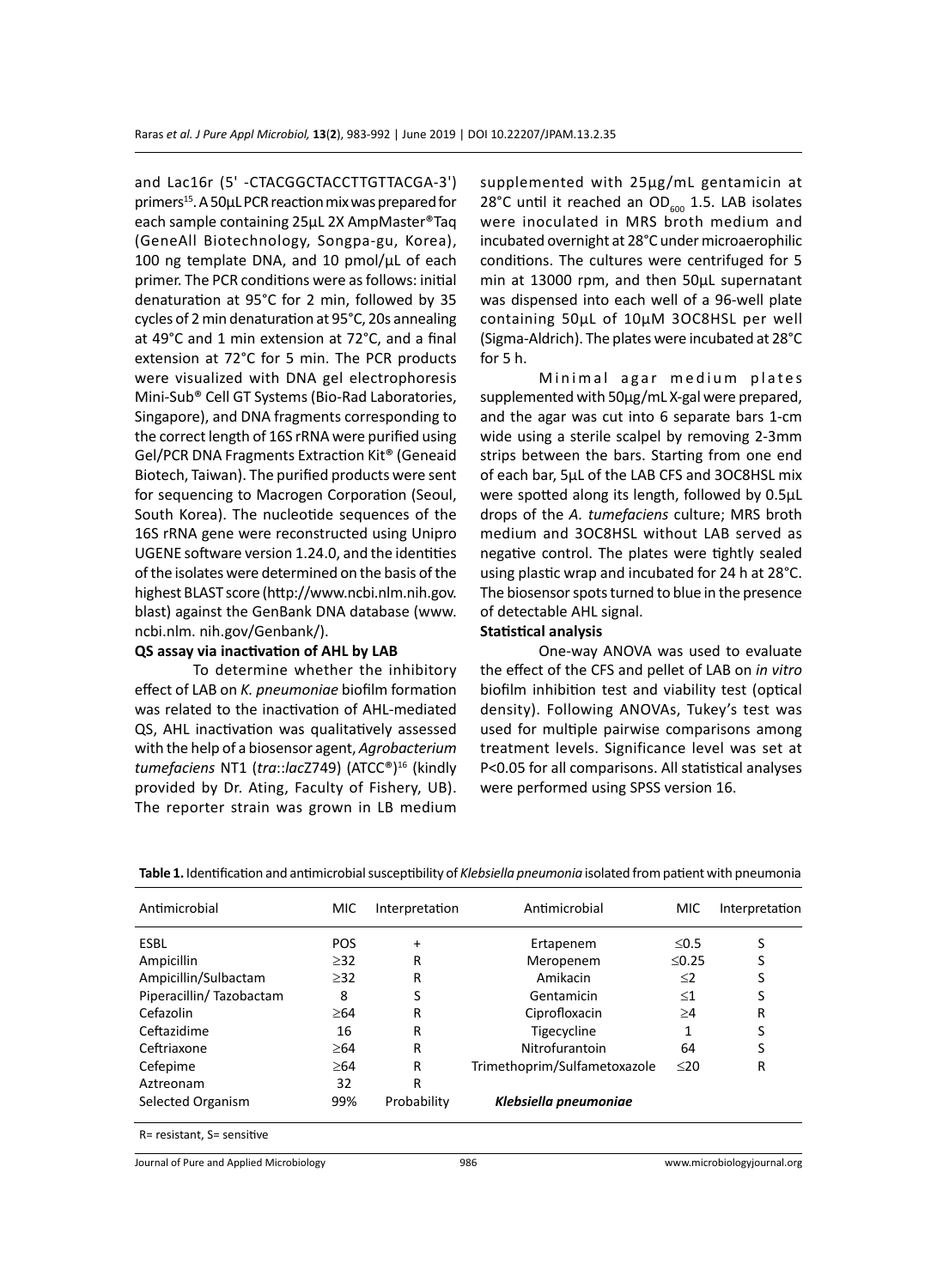# **RESULTS**

**Profile of MDR** *K. pneumoniae* **isolated from a patient with pneumonia**

The microorganism isolated from a

patient with pneumonia was proven to be *K. pneumoniae* with 99% certainty. Antibiotic susceptibility test showed that the isolate was resistant to at least six antibiotics (Table 1).

| Table 2. Measurement of OD of K. pneumonia biofilm after incubation with Lactic Acid Bacteria ( $p$ <0.001). |  |  |  |
|--------------------------------------------------------------------------------------------------------------|--|--|--|
|--------------------------------------------------------------------------------------------------------------|--|--|--|

|       | Vol of Lactobacillus sp. |           | Average OD <sub>570</sub> + SD |                    |  |
|-------|--------------------------|-----------|--------------------------------|--------------------|--|
|       | <b>Isolate Number</b>    | Amount    | K. pneumoniae +                | K. pneumoniae +    |  |
|       |                          | $(\mu L)$ | <b>LAB CFS</b>                 | <b>LAB Pellet</b>  |  |
|       |                          |           |                                |                    |  |
|       | Control                  | 200       | $0.894 \pm 0.036$              | $0.894 \pm 0.036$  |  |
| Kefir | G1                       | 200       | $0.161 \pm 0.084$              | 0.333±0.247        |  |
| Grain | G2                       | 200       | $0.144 \pm 0.025$              | $0.150 \pm 0.078$  |  |
|       | G3                       | 200       | 0.126±0.021                    | 0.307±0.019        |  |
|       | G4                       | 200       | $0.134 \pm 0.010$              | $0.540 \pm 0.138$  |  |
|       | G5                       | 200       | $0.133 \pm 0.080$              | $0.178 \pm 0.013$  |  |
|       | G6                       | 200       | $0.160 \pm 0.019$              | $0.191 \pm 0.014$  |  |
|       | G7                       | 200       | $0.237 \pm 0.026$              | $0.264 \pm 0.031$  |  |
|       | G8                       | 200       | $0.259 \pm 0.008$              | 0.254±0.042        |  |
|       | G9                       | 200       | $0.205 \pm 0.019$              | $0.391 \pm 0.059$  |  |
|       | G10                      | 200       | 0.185±0.024                    | $0.189 \pm 0.005$  |  |
|       | G11                      | 200       | 0.252±0.034                    | 0.317±0.051        |  |
|       | G12                      | 200       | $0.231 \pm 0.076$              | $0.224 \pm 0.055$  |  |
|       | G13                      | 200       | 0.179±0.029                    | $0.241 \pm 0.071$  |  |
|       | G14                      | 200       | $0.213 \pm 0.037$              | $0.263 \pm 0.031$  |  |
|       | G15                      | 200       | $0.291 \pm 0.040$              | $0.226 \pm 0.073$  |  |
|       | G16                      | 200       | $0.258 \pm 0.111$              | 0.166±0.024        |  |
|       | G17                      | 200       | $0.243 \pm 0.039$              | $0.199 \pm 0.049$  |  |
|       | G18                      | 200       | $0.231 \pm 0.037$              | 0.174±0.027        |  |
|       | G19                      | 200       | $0.252 \pm 0.036$              | $0.208 \pm 0.062$  |  |
|       | G20                      | 200       | $0.177 \pm 0.125$              | $0.210 \pm 0.046$  |  |
|       | G21                      | 200       | $0.249 \pm 0.028$              | $0.252 \pm 0.018$  |  |
|       | G22                      | 200       | 0.239±0.025                    | $0.249 \pm 0.045$  |  |
|       | G23                      | 200       | $0.099 \pm 0.016$              | $0.098 \pm 0.012$  |  |
|       | G24                      | 200       | $0.084 + 0.005*$               | $0.092 \pm 0.012$  |  |
|       | G25                      | 200       | $0.089 \pm 0.006$              | $0.087 \pm 0.016*$ |  |
| Whole | К1                       | 200       | $0.151 \pm 0.017$              | $0.131 \pm 0.011$  |  |
| Kefir | K2                       | 200       | $0.159 \pm 0.014$              | 0.155±0.026        |  |
|       | K3                       | 200       | $0.140 \pm 0.030$              | $0.147 \pm 0.018$  |  |
|       | K4                       | 200       | $0.148 \pm 0.012$              | $0.147 \pm 0.015$  |  |
|       | K5                       | 200       | $0.139 \pm 0.009$              | 0.135±0.009        |  |
|       | K6                       | 200       | $0.141 \pm 0.016$              | $0.123 \pm 0.014$  |  |
|       | К7                       | 200       | $0.134 \pm 0.027$              | $0.140 \pm 0.016$  |  |
|       | K8                       | 200       | $0.135 \pm 0.027$              | $0.139 \pm 0.018$  |  |
|       | K9                       | 200       | $0.140 \pm 0.009$              | 0.136±0.011        |  |
|       | K10                      | 200       | $0.124 \pm 0.011^{*}$          | 0.148±0.040        |  |
|       | K11                      | 200       | $0.251 \pm 0.083$              | $0.243 \pm 0.051$  |  |
|       | K12                      | 200       | $0.283 \pm 0.015$              | 0.263±0.024        |  |
|       | K13                      | 200       | $0.417 \pm 0.183$              | $0.211 \pm 0.036$  |  |
|       | K14                      | 200       | 0.347±0.219                    | 0.168±0.029        |  |
|       | K15                      | 200       | $0.133 \pm 0.054$              | $0.097 \pm 0.008*$ |  |
|       |                          |           |                                |                    |  |

**\***Lowest OD*570 value*

Journal of Pure and Applied Microbiology 987 www.microbiologyjournal.org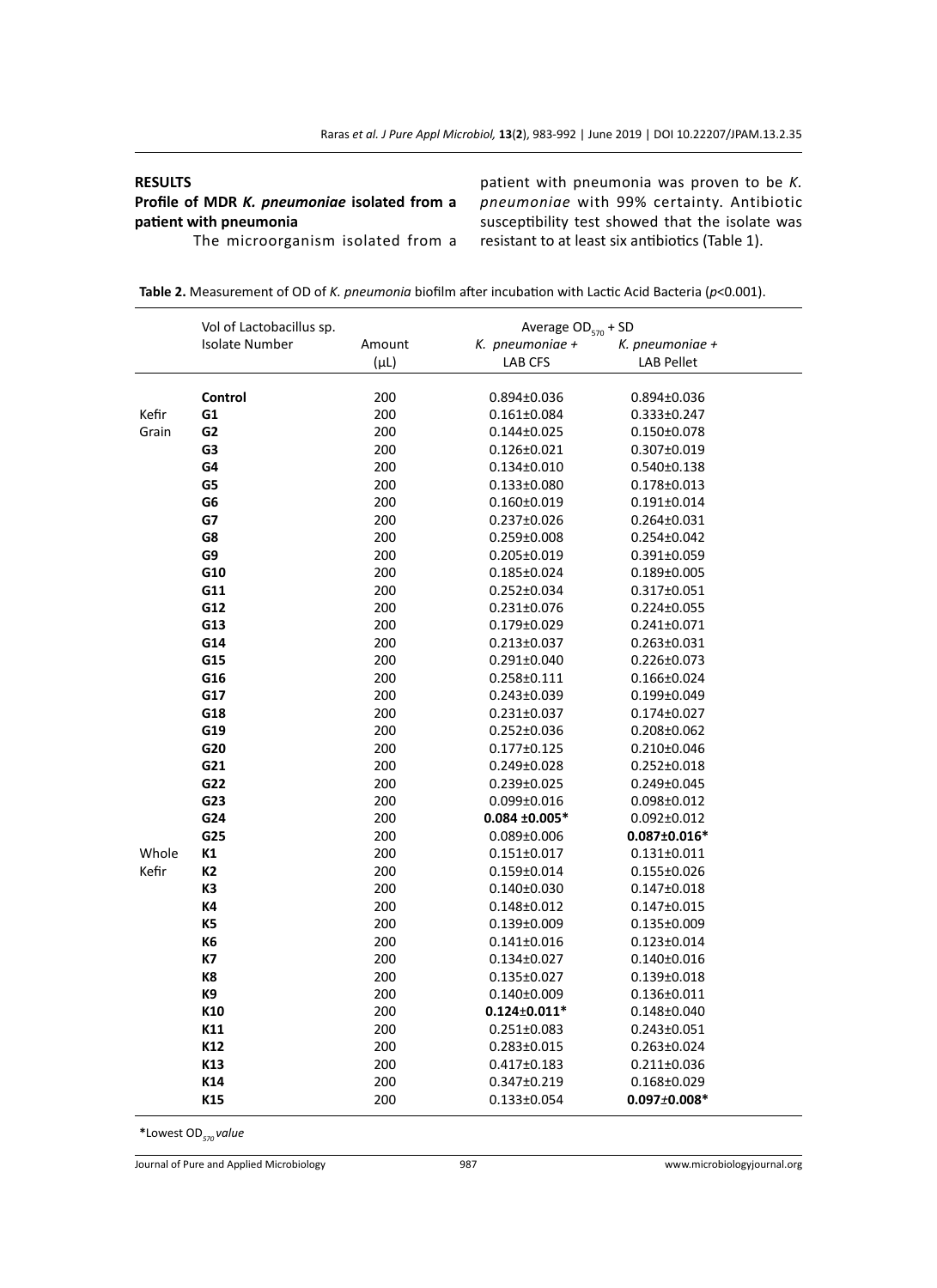# **Screening of** *Lactobacillus* **from kefir with antibiofilm activity against** *K. pneumoniae*

Fifteen and 15 isolates were successfully isolated from whole kefir and from kefir grains, respectfully. The supernatants (CFS), as well as the pellets of all LAB isolates, were tested for their ability to inhibit the development of *K. pneumoniae* biofilms. LAB isolated from whole kefir and kefir grains showed anti-biofilm activity as determined by absorbance after crystal violet staining. *K. pneumoniae* cultured without LAB showed a high ability to produce a strong biofilm. Upon incubation of *K. pneumoniae* with LAB CFSs and pellet, two isolates (K10 and K15), out of the 15 LAB isolates from goat milk kefir, showed significant absorbance reduction, up to 70% and 80%, respectfully, indicating biofilm disruption. Similar results were obtained when *K. pneumoniae* was incubated with CFSs and pellets of kefir grain. Out of 25 LAB isolates, only two isolates (G24 and G25) demonstrated substantial absorbance reduction, up to 90% (Table 2). These four isolates were selected for further assays. Taken together, LAB decreased *K. pneumoniae* biofilm formation. **Species Identification** 

Physiological and biochemical tests showed that all the above isolates were Grampositive, non-motile, catalase negative and oxidase negative (Table 3). The isolates were identified to the species levels by partial 16S rRNA sequencing. The amplified region was identified by alignment with known genes using BLASTn (Table 4). All four isolates were identified as *Lactobacillus helveticus*. **MTT Assay** 

The LAB supernatant isolated from kefir grains demonstrated a stronger inhibition activity by reducing the absorbance by almost 75%, followed by the LAB pellet. In contrast, the LAB supernatant, as well as pellet isolated from whole kefir, could only reduce the cell viability by 50% (Table 5).

The inhibition of metabolic activity of 4 isolates against *K. pneumoniae* are presented in Table 5. MTT assay showed that LAB CFS from kefir grain possesses inhibitory activity that is stronger than the activity of isolates from kefir milk. This is shown by the reduction of growth activity of *K. pneumonia* upon being challenged with *Lactobacillus* spp. G24, G25, K10 and K15 by 30%, 37%, 44%, and 43%, respectively.

# **Analysis of** *K. pneumoniae* **biofilm inhibition by**  *L. helveticus* **using SEM**

Analysis of biofilm formation under SEM showed thick biofilms with a compact arrangement of interconnected *K. pneumoniae* cells that served as the positive control (Fig. 1A). In contrast, when *K. pneumoniae* was challenged with *L. helveticus* CFS (Fig. 1B and 1D) and pellet (Fig. 1C and 1E), the cells were not able to aggregate. The phenomenon of biofilm formation and LAB-mediated disruption was clear on coverslips (Fig. 1D and 1E).

| Characteristics          |                 | Isolate Number of BAL |                 |                 |
|--------------------------|-----------------|-----------------------|-----------------|-----------------|
|                          | K10             | K15                   | G24             | G25             |
| Cell Morphology          |                 |                       |                 |                 |
| Gram                     | Pos             | <b>Pos</b>            | Pos             | Pos             |
| Cell shape               | <b>Bacillus</b> | <b>Bacillus</b>       | <b>Bacillus</b> | <b>Bacillus</b> |
| <b>Colony Morphology</b> |                 |                       |                 |                 |
| Shape                    | Circular        | Circular              | Circular        | Circular        |
| <b>Size</b>              | $1.23$ mm       | $1.71$ mm             | $2.03$ mm       | $1.78$ mm       |
| Margin                   | Entire          | Entire                | Entire          | Entire          |
| Elevation                | Convex          | Convex                | Convex          | Convex          |
| Consistency              | Dry             | Dry                   | Dry             | Dry             |
| Cell Physiology          |                 |                       |                 |                 |
| Motility                 | Neg             | <b>Neg</b>            | Neg             | Neg             |
| Sporulation              | Neg             | Neg                   | Neg             | <b>Neg</b>      |
| Biochemistry             |                 |                       |                 |                 |
| Oxidase                  | Neg             | Neg                   | Neg             | <b>Neg</b>      |
| Catalase                 | Neg             | Neg                   | Neg             | Neg             |
|                          |                 |                       |                 |                 |

**Table 3.** Characterization of Lactic Acid Bacteria (LAB) isolated from kefir grain and goat milk kefir

Journal of Pure and Applied Microbiology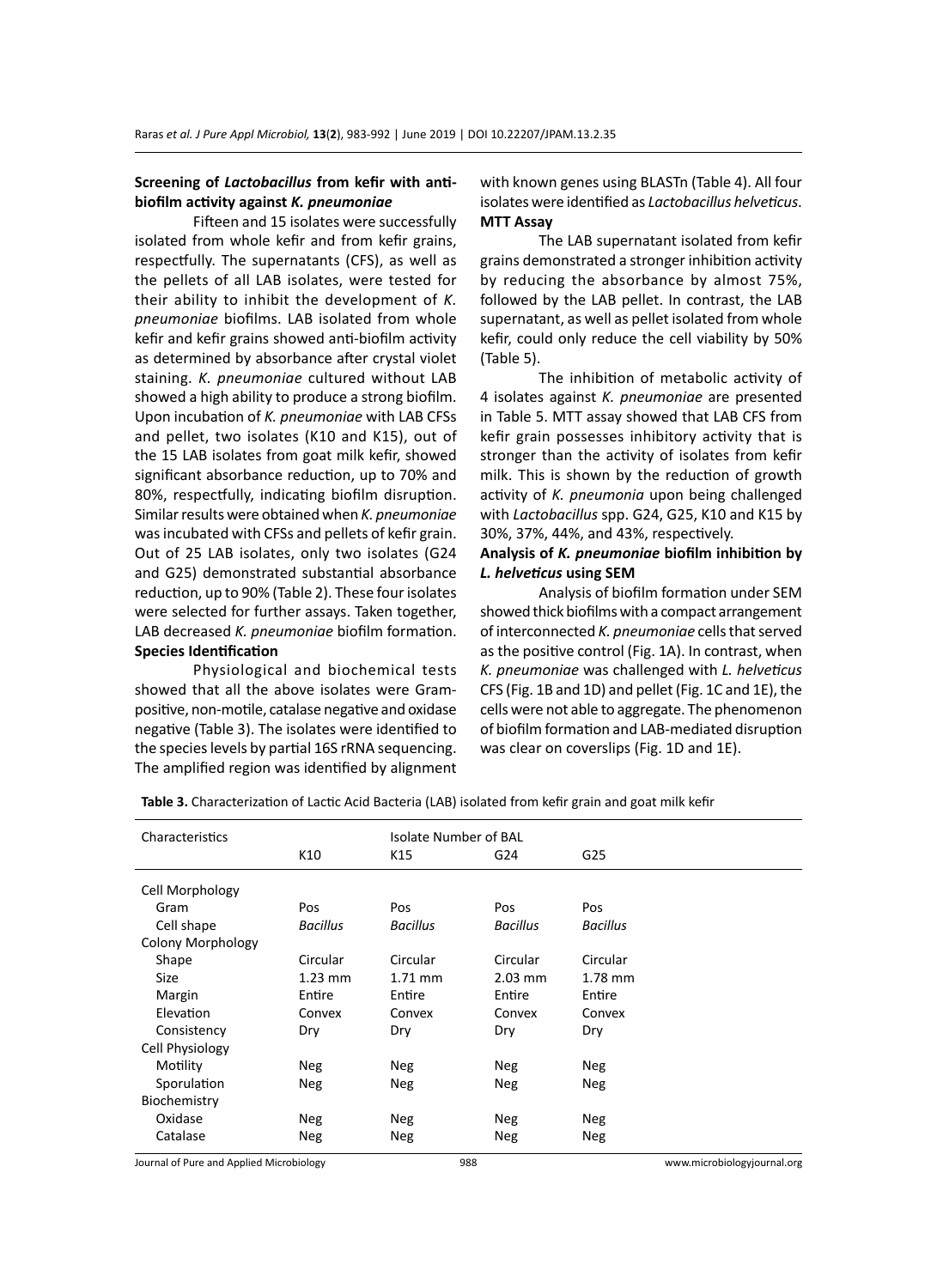

**Fig. 1.** Structure of *K. pneumoniae* biofilms observed by scanning electron microscopy (SEM): *K. pneumoniae* (A), *K. pneumoniae* exposed with : kefir supernatant (B), kefir pellet (C), grain kefir supernatant (D) and grain kefir pellet (E). Magnification: 10.000x (first row) and 20.000x (second row)

### **AHL inactivation by LAB**

We tested the K10, K15, G24 and G25 isolates for their ability to inhibit AHL using the biosensor agent *A. tumefaciens* NT1 (*tra*::*lac*Z749). The biosensor grew well on the medium that changed its color to blue indicating the production of β-galactosidase in NT1 took place normally. Hence reflecting the absence of any compound inhibiting the exogenously added AHL therefore QS was not disturbed. (Fig. 2).



**Fig. 2.** AHL inactivation test using biosensor agent *Agrobacterium tumefaciens* NT1 (tra::lacZ749) towards Lactic Acid Bacteria isolates from kefir and kefir grain : K10 (A), K15 (B) G24 (C), and G25 (D),. There is no colour change in *A. tumefaciens* colonies supplemented with LAB (1) as well as without LAB (2).

|  |  |  | Table 4. Identification of LAB isolate based on homology (%) of DNA fragment sequence region 16S rRNA. |  |
|--|--|--|--------------------------------------------------------------------------------------------------------|--|
|--|--|--|--------------------------------------------------------------------------------------------------------|--|

| Isolate<br>Number | Type        | <b>Species</b>                         | GenBank <sup>®</sup><br><b>Accession Number</b> | % Identity |
|-------------------|-------------|----------------------------------------|-------------------------------------------------|------------|
| G <sub>24</sub>   | Grain kefir | Lactobacillus helveticus strain RU27-3 | KC836674.1                                      | 97%        |
| G <sub>25</sub>   | Grain kefir | Lactobacillus helveticus strain TW2-2  | KJ026564.1                                      | 97%        |
| K10               | Whole Kefir | Lactobacillus helveticus strain C2     | KJ702501.1                                      | 95%        |
| K <sub>15</sub>   | Whole Kefir | Lactobacillus helveticus strain AJT    | JQ775393.1                                      | 97%        |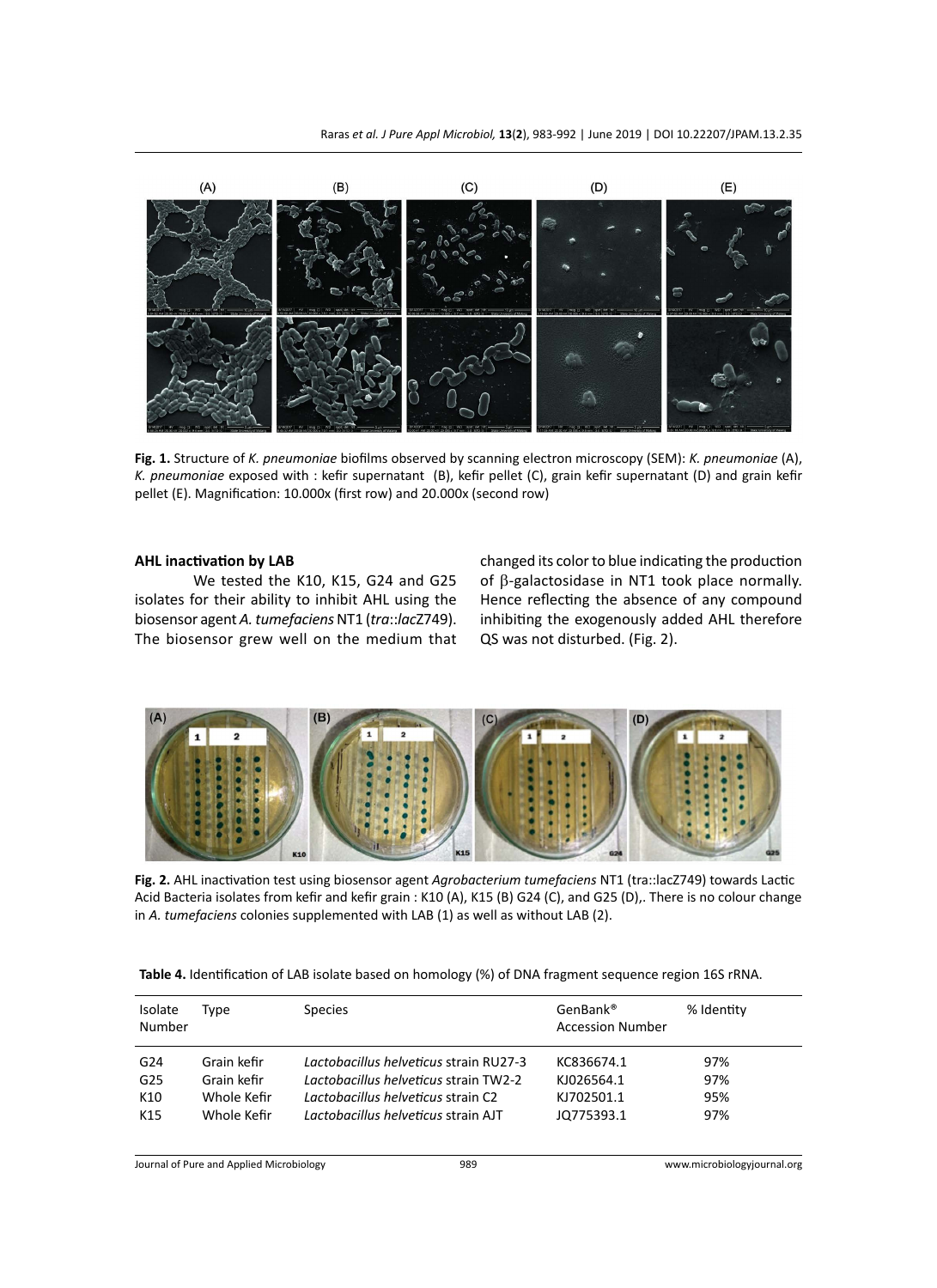**Table 5.** Measurement of OD of *K pneumoniae* cell viability after incubation with Lactic acid bacteria (*p*<0.001).

| Isolate Number | Amount (µL)<br>of CFS | Cell<br>viability (%) |
|----------------|-----------------------|-----------------------|
| K. pneumoniae  | 100                   | 100.00                |
| $Kpn + G24$    | 100                   | 29.07                 |
| $Kpn + G25$    | 100                   | 37.22                 |
| $Kpn + K10$    | 100                   | 44.25                 |
| $Kpn + K15$    | 100                   | 43.14                 |
|                |                       |                       |

Kn = *Klebsiella pneumoniae*

#### **DISCUSSION**

Infections by several pathogens are complicated owing to the formation of a biofilm<sup>17</sup>. Biofilms render the bacteria resistant to antibiotics and serve as a barrier upon clearance by the host immune defense mechanisms. In the last decade, microbiologists have been evaluating bacteria isolated from probiotics for their anti-biofilm activity to control infections due to antibioticresistant pathogens $18$ . In the present study, we assessed the ability of LAB isolated from kefir to inhibit biofilm formation of MDR *K. pneumoniae*.

Screening of LAB showed potent antibiofilm activity against MDR *K. pneumoniae.* In general, LAB isolated from kefir grains possessed a stronger anti-biofilm capacity compared to that isolated from milk kefir. Among the 40 isolates tested, four isolates showed the strongest antibiofilm activity—K10 and K24 from kefir milk, and G24 and G25 from kefir grain. G24 exhibited the strongest anti-biofilm activity (90%). Furthermore, both CFS and pellets of LAB isolated from the kefir grains demonstrated comparable anti-biofilm capacity. This could be due to the presence of antibiofilm compounds and functional antimicrobial metabolites in CFS such as bacteriocins, diacetyl, and acetoin that were secreted by the LAB<sup>6,7</sup>. The pellet of LAB inhibits biofilm development through the synthesis of capsular materials or protective polymeric substances surrounding the cell<sup>19</sup>.

In addition to biofilm inhibition, LAB CFS also demonstrated antimicrobial activity, which was shown by the reduced viability of *K. pneumoniae* cells. The *Lactobacillus* strain of goat milk origin significantly suppressed the metabolic activity of several pathogens, such as *Pseudomonas aeruginosa* and *Staphylococcus aureus*<sup>20</sup>. Apparently, probiotics exert beneficial effects through synthesis of organic acids (acetic and lactic acids), bioactive peptides, peroxides, exopolysaccharides and other metabolites<sup>21</sup>.

Characterization of the four LAB isolates with the highest anti-biofilm activity using biochemical, microbiological, and genetic analyses indicated that the LAB isolates belonged to *L. helveticus*, which likely secreted bacteriocin into the cell-free supernatants. *L. helveticus* seems to impair biofilm formation of *K. pneumoniae* by inhibiting cellular aggregation, since the administration of the *L. helveticus* CFS onto *K. pneumoniae* cultures lead to dispersion of the aggregates, and the cells failed to aggregate further. In addition, biofilm development was inhibited only during bacterial cell attachment to each other. Interfering with the attachment of cells to one another and to the plate is one of the mechanisms of early inhibition of biofilm development<sup>22</sup>. Our hypothesis was supported by SEM analysis, which showed that LAB loosened *K. pneumoniae* aggregation, resulting in the pellicle form. Failure of bacterial cells to attach will halt the maturation process, and consequently, matrix synthesis. In addition to inhibiting bacterial aggregation, biofilm formation can also be blocked by degrading biofilm polysaccharides or inhibiting the biofilm developmental process $23$ . However, these possibilities were not tested in this study.

The antimicrobial activity of *Lactobacillus* can generally be classified into three mechanisms the secretion of organic acids (acetic acid and lactic acid), antimicrobial products, e.g., bacteriocin accumulation and secretion in LAB culture supernatants, and  $QS<sup>24</sup>$ . Quorum sensing plays an important role in regulating the initiation of biofilm formation in some pathogenic bacteria<sup>25</sup>. We hypothesized that *K. pneumoniae* biofilm formation was inhibited by LAB through repression of AHL expression, a QS inducer type 1. However, the biosensor agent that we used in this study did not show any repression of AHL molecules by *L. helveticus*. Other studies have shown that *Lactobacillus paracasei* produced soluble molecules that accumulated in the supernatant and inhibited QS gene expression $^{26}$ . The discrepancy could be due to the different techniques that were

Journal of Pure and Applied Microbiology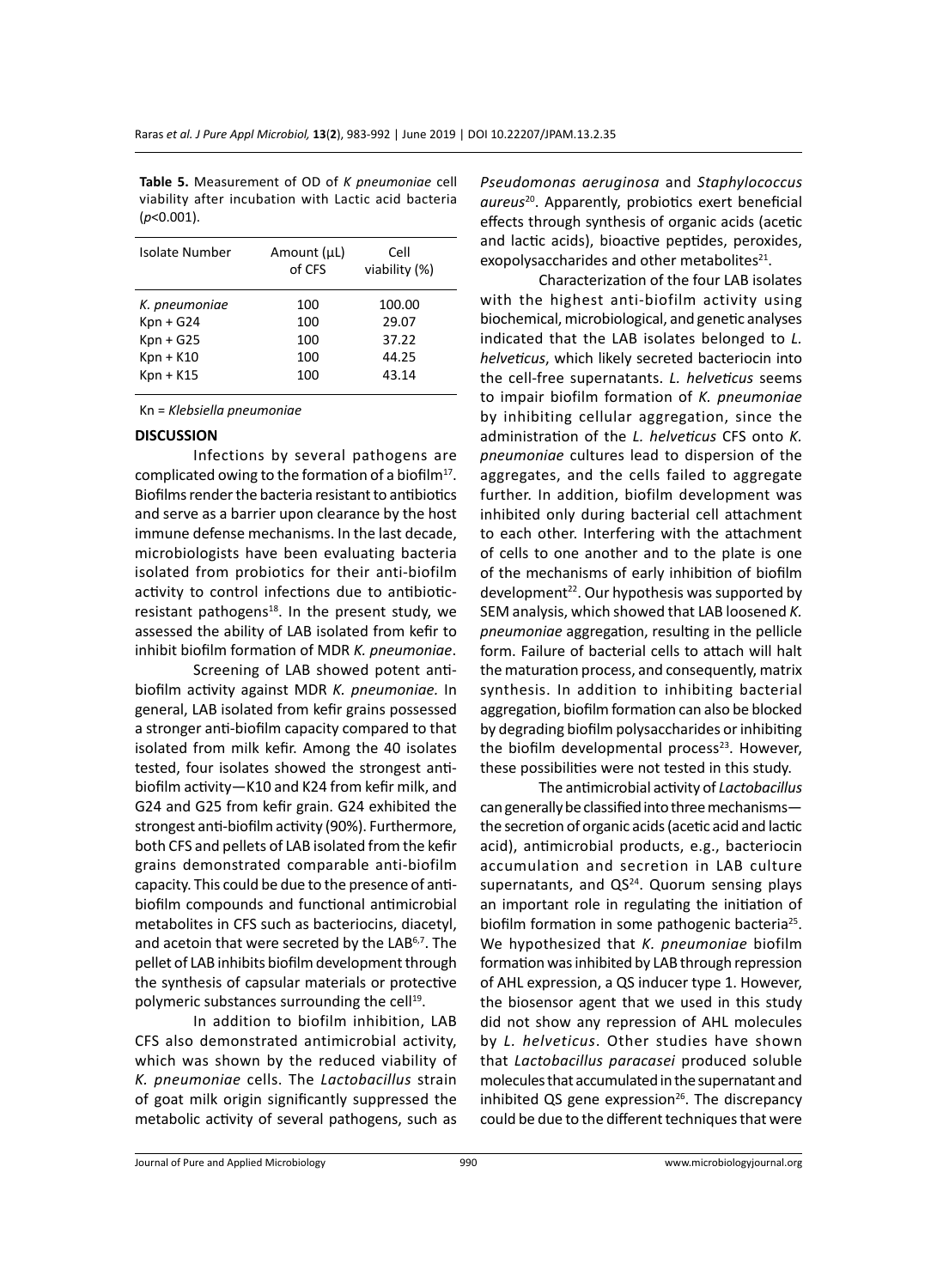used to measure the effect of LAB to QS. In the above study, QS gene expression was measured using real-time- PCR, which yields a much more accurate result than that by using a biosensor.

# **CONCLUSION**

The present study indicates that *Lactobacillus helveticus* isolates G24 and G25 can be considered as potential probiotic strains owing to their anti-biofilm formation capacity as well as growth inhibition against multidrug-resistant *Klebsiella pneumoniae*.

### **ACKNOWLEDGEMENTS**

We would like to express our heartfelt thanks to DR. Ating Yuniarti, Brawijaya University for providing Agrobacterium tumefaciens. The authors are grateful to Dept. of Microbiology Faculty of Medicine, Brawijaya University for providing MDR Klebsiella pneunomiae . We would like to thank Prof Lilik Eka for providing kefir grain.

# **CONFLICT OF INTEREST**

The authors declares that there is no conflict of interest.

#### **AUTHORS' CONTRIBUTION**

TR, AF, IK and NN designed the experiments. AF, IK and TR performed the experiments. AF, IK , TR and NH analyzed the data. AF, IK and TR wrote the manuscript. TR, AF, IK and NN read and approved the manuscript.

#### **FUNDING**

This study was supported by PNBP grants from Faculty of Medicine, Brawijaya University. The funders had no role on study design, data collection and analysis, decision to publish or preparation of the manuscript.

#### **Data availability**

All datasets generated or analyzed during this study are included in the manuscript and/or the Supplementary Files.

# **Ethics Statement**

This article does not contain any studies with human participants or animals performed by any of the authors.

#### **REFERENCES**

- 1. Vading M., Naucle´r P., Kalin M., Giske C.G. Invasive infection caused by *Klebsiella* with high comorbidity and associated with high long-term mortality. *PLOS ONE*, 2018; **6**:1-13.
- 2. Wu X., Wang Y., Tao L. Sulfhydryl compounds reduce *Staphylococcus aureus* biofilm by inhibiting PIA biosynthesis. *FEMS Microbiol. Lett.*, 2011; **316**: 44-50.
- 3. Rosenblueth M., Martinez L., Silva J., Martinez-Romero E. *Klebsiella variicola*, a novel species with clinical and plant-associted isolates. *System Appl. Microbiol.*, 2004; **27**: 27-35.
- 4. Tsering D.C., Das S., Singh T.S. Extended spectrum Beta-lactamase detection in Gram negative bacilli of nosocomial origin. *J. Glob. Infect. Dis.,* 2008; **1**(2): 87- 92.
- 5. Raffa R.B., Iannuzzo J.R., Levine D.R., Saeid K.K., Schwartz R.C., Sucic N.T., Terleckyj O.D., Young J.M. Bacterial communication "quorum sensing" via ligands and receptors: a novel pharmacologic targets for the design of antibiotic drugs. *J. Pharmacol. Exp. Ther.*, 2004; **312**(2): 417-423.
- 6. Miquel S., Lagrafeuille R., Souweine B., Forestier C. Anti-biofilm activity as a health issue. *Front Microbiol.*, 2016; **592**(7): 1-14.
- 7. Khiralla G., Mohamed E., Farag A., El Hariry H. Antibiofilm effect of *Lactobacillus pentosus* and *Lactobacillus plantarum* cell free supernatants against some bacterial pathogens. *J. Biotechnol. Res.*, 2015; **6**: 86-95.
- 8. Shokri D., Khorasgani M., Mohkam M., Fatemi S., Ghasemi Y., Taheri-Kafrani A. The inhibition effect of *Lactobacilli* against growth and biofilm formation of *Pseudomonasaeruginosa*. *Probiotics Antimicrob Proteins*, 2018; **10**(1): 34-42.
- 9. Al-Matkhury H.J.F., Assal S.D.A. Inhibitory effect of *Lactobacilli* filtrate on *Klebsiella pneumoniae* biofilm. *IASJ,* 2012; **11**(2): 168-179.
- 10. Deshmukh P.V., Thorat P.R. Detection of antimicrobial efficacy of bacteriocin produced by lactic acid bacteria isolaed raw milk samples. *ISRJ*, 2013; **1**(2): 987-995.
- 11. O'Toole, G.A. Microtiter dish biofilm formation assay. *J. Vis. Exp.*, 2011; **47**: 1-2.
- 12. Maldonado N.C., de Ruiz C.S., Cecilia M., Nader-Macias M.E.F. A simple technique to detect *Klebsiella* biofilmforming-strains. Inhibitory potential of *Lactobacillus fermentum* CRL 1058 whole cells and products. *Commun. Curr. Res. Educ. Top Trends Appl Microbiol*, 2007: 52-59.
- 13. Paula-Ramos L., Santos C., Mello D., Theodoro L., De Oliveira F., Brito G., Junqueira J.C., Jorge A.O.C., de Oliveira L.D. *Klebsiella pneumoniae* planktonic and biofilm reduction by different plant extract: In vitro study. *Scientific World Journal*, 2016; **3521413**: 1-5.
- 14. Kumar N., Attri P., Yadav D.K., Choi J., Choi E.H., Uhm H.S. Induced melanocytes cancer cell and oxidation biomolecules through deuterium oxide generated from atmosheric pressure non-termal plasma jet. *Sci. Rep.*, 2014; **4**(7589): 1-15.
- 15. Liu W., Bao Q., Jirimutu, Qing M., Siriguleng, Chen X., Sun T., Li M., Zhang J., Yu J., Bilige M., Sun T., Zhang H.